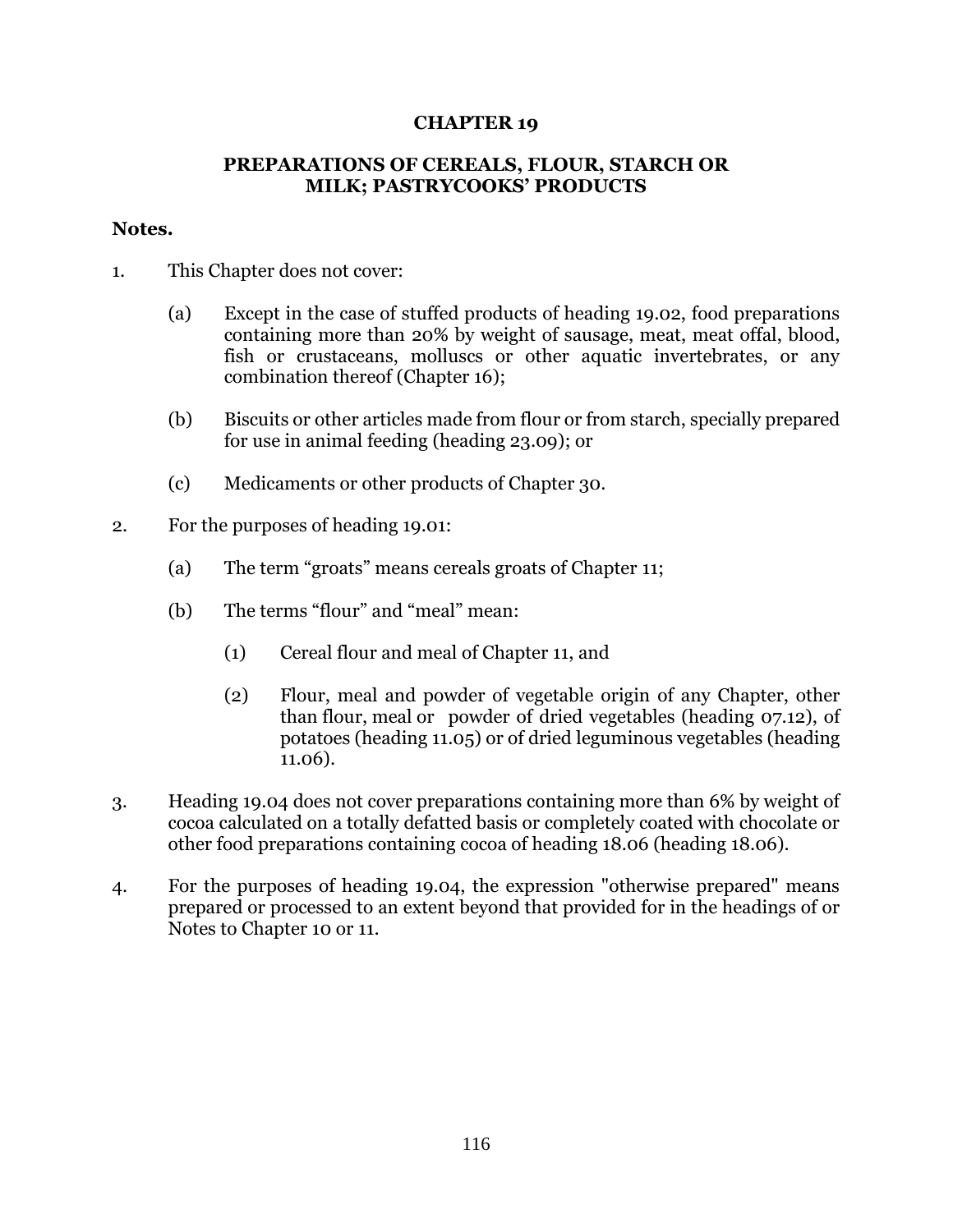| <b>HS</b> | <b>CET</b> | PR1 | <b>DESCRIPTION OF GOODS</b>                                                                                                                                                                                                                                                                                                                                                                                                                                     | <b>DUTY</b><br><b>RATE</b> | <b>UNIT</b>     | <b>SITC</b><br><b>REV4</b> |
|-----------|------------|-----|-----------------------------------------------------------------------------------------------------------------------------------------------------------------------------------------------------------------------------------------------------------------------------------------------------------------------------------------------------------------------------------------------------------------------------------------------------------------|----------------------------|-----------------|----------------------------|
| 19.01     |            |     | Malt extract; food preparations of flour, groats,<br>meal, starch or malt extract, not containing cocoa or<br>containing less than 40% by weight of cocoa<br>calculated on a totally defatted basis, not elsewhere<br>specified or included; food preparations of goods of<br>headings 04.01 to 04.04, not containing cocoa or<br>containing less than 5% by weight of cocoa<br>calculated on a totally defatted basis, not elsewhere<br>specified or included. |                            |                 |                            |
| 1901.10   | $00\,$     |     | - Preparations suitable for infants or young children,<br>put up for retail sale                                                                                                                                                                                                                                                                                                                                                                                | Free                       | kg              | 098.93                     |
| 1091.20   | $00\,$     |     | - Mixes and doughs for the preparation of bakers'<br>wares of heading 19.05:                                                                                                                                                                                                                                                                                                                                                                                    |                            |                 |                            |
| 1901.20   | 10         |     | - - - Cake mix in retail packages not exceeding 2 kg.                                                                                                                                                                                                                                                                                                                                                                                                           | 15%                        | kg              | 048.51                     |
| 1901.20   | 90         |     | $--$ Other                                                                                                                                                                                                                                                                                                                                                                                                                                                      | 5%                         | kg              | 048.59                     |
| 1901.90   | 00         |     | - Other:                                                                                                                                                                                                                                                                                                                                                                                                                                                        |                            |                 |                            |
| 1901.90   | 10         |     | --- Malt extract                                                                                                                                                                                                                                                                                                                                                                                                                                                | 5%                         | kg              | 098.941                    |
| 1901.90   | 20         |     | --- Preparations of malt extract                                                                                                                                                                                                                                                                                                                                                                                                                                | 20%                        | kg              | 098.942                    |
| 1901.90   | 90         |     | $--$ Other                                                                                                                                                                                                                                                                                                                                                                                                                                                      | 20%                        | kg              | 098.949                    |
| 19.02     |            |     | Pasta, whether or not cooked or stuffed (with meat<br>or other substances) or otherwise prepared, such as<br>spaghetti, macaroni, noodles, lasagne, gnocchi,<br>ravioli, cannelloni; couscous, whether or not<br>prepared.                                                                                                                                                                                                                                      |                            |                 |                            |
| 1902.10   |            |     | - Uncooked pasta, not stuffed or otherwise prepared:                                                                                                                                                                                                                                                                                                                                                                                                            |                            |                 |                            |
| 1902.11   | 00         |     | - - Containing eggs                                                                                                                                                                                                                                                                                                                                                                                                                                             | 20%                        | kg              | 048.31                     |
| 1902.19   | $00\,$     |     | - - Other                                                                                                                                                                                                                                                                                                                                                                                                                                                       | 20%                        | kg              | 098.39                     |
| 1902.20   | $00\,$     |     | - Stuffed pasta, whether or not cooked or otherwise<br>prepared                                                                                                                                                                                                                                                                                                                                                                                                 | 20%                        | kg              | 098.911                    |
| 1902.30   | $00\,$     |     | - Other pasta                                                                                                                                                                                                                                                                                                                                                                                                                                                   | 20%                        | kg              | 098.912                    |
| 1902.40   | $00\,$     |     | - Couscous                                                                                                                                                                                                                                                                                                                                                                                                                                                      | 20%                        | kg              | 098.913                    |
| 1903.00   | $00\,$     |     | Tapioca and substitutes therefor prepared from<br>starch, in the form of flakes, grains, pearls, siftings<br>or in similar forms.                                                                                                                                                                                                                                                                                                                               | 15%                        | kg <sub>2</sub> | 056.45                     |
| 19.04     |            |     | Prepared foods obtained by the swelling or roasting<br>of cereals or cereal products (for example, corn<br>flakes); cereals (other than maize (corn)) in grain<br>form or in the form of flakes of other worked grains<br>(except flour, groats and meal), pre-cooked or<br>otherwise prepared, not elsewhere specified or<br>included.                                                                                                                         |                            |                 |                            |